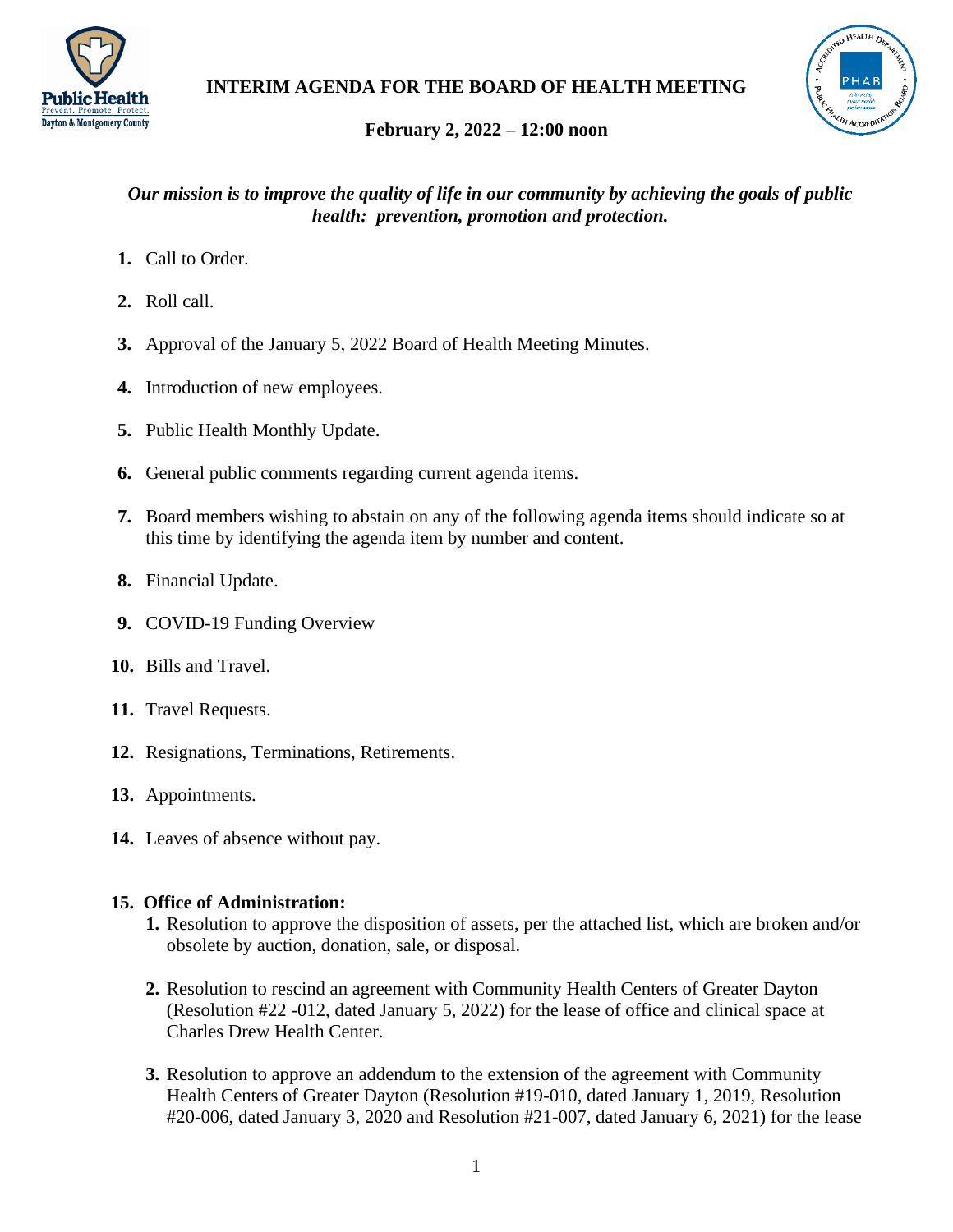of 9,705 Sq. Ft. of office and clinical space at Charles Drew Health Center. The revenue of this lease for 2022 will be \$96,952.95.

- **4.** Resolution to approve an addendum to the 2015 lease agreement with Elizabeth Place Holdings, LLC, (Resolution #15-116 dated May 6, 2015, Resolution #16-334 dated November 4, 2016, Resolution #17-177 dated June 7, 201, Resolution #18-089 dated March 7, 2018, Resolution # 19-112 dated March 6, 2019, Resolution #20-049 dated February 5, 2020 and Resolution #21-193 dated June 2, 2021) for space at One Elizabeth Place for Public Health Addiction Services Phase 1 offices for the period April 1, 2022 to March 31, 2023 in an amount not to exceed \$188,779.18.
- **5.** Resolution to approve the first of two (2) one-year extensions to a SECOND LEASE AGREEMENT (Resolution #20-050 dated February 5, 2020 and Resolution #21-194 dated June 2, 2021) with Elizabeth Place Holdings, LLC to lease approximately 2,478 Sq. Ft. of office space to support the Addiction Services MAT program in an amount not to exceed \$49,440.25 for the period February 1, 2022 through January 31, 2023.
- **6.** Resolution to approve the 3rd year of 5yr Customer Service Order with Charter Communications Operating, LLC (Spectrum) for utilization of ELAN Bandwidth, Static IP Addresses, Internet Feed for Health Networks, and Static IP Addresses in an amount not to exceed \$60,934.88 for the period January 1, 2022 through December 31, 2022.
- **7.** Resolution to approve an agreement with eClincal Works, LLC to provide electronic medical records and practice support licenses, cloud hosting services, daily transactional logs and storage, support, messenger services and system maintenance in an amount not to exceed \$31,280.16 for the period January 1, 2022 through December 31, 2022.
- **8.** Resolution to approve an agreement with Mechanical Systems of Dayton, Inc. to provide maintenance services for Refrigeration and Temperature Controls for units utilized in the Reibold clinic areas in an amount not to exceed \$1,520 for the period January 1, 2022 through December 31, 2022.
- **9.** Resolution to approve an agreement with OnLine24x7, Inc. to provide implementation, database maintenance, continued development, and support services for the Microsoft Talent Human Resource Information System (HRIS) to support Public Health operations in an amount not to exceed \$80,000 for the period February 2, 2022 through February 1, 2023.
- **10.** Resolution to approve an agreement with CDW Government, Inc., to provide consultant and support services for small IT related installation projects or scheduled maintenance to assist Public Health in its daily operations in an amount not to exceed \$10,000 for the period February 2, 2022 through December 31, 2022.
- **11.** Resolution to approve a Physicians Provider Agreement with AmeriHealth Caritas Ohio, Inc. for reimbursement of services provided by Public Health to members enrolled in the AmeriHealth Caritas Ohio, Inc. Ohio Medicaid health plan for the period February 2, 2022 through February 1, 2023.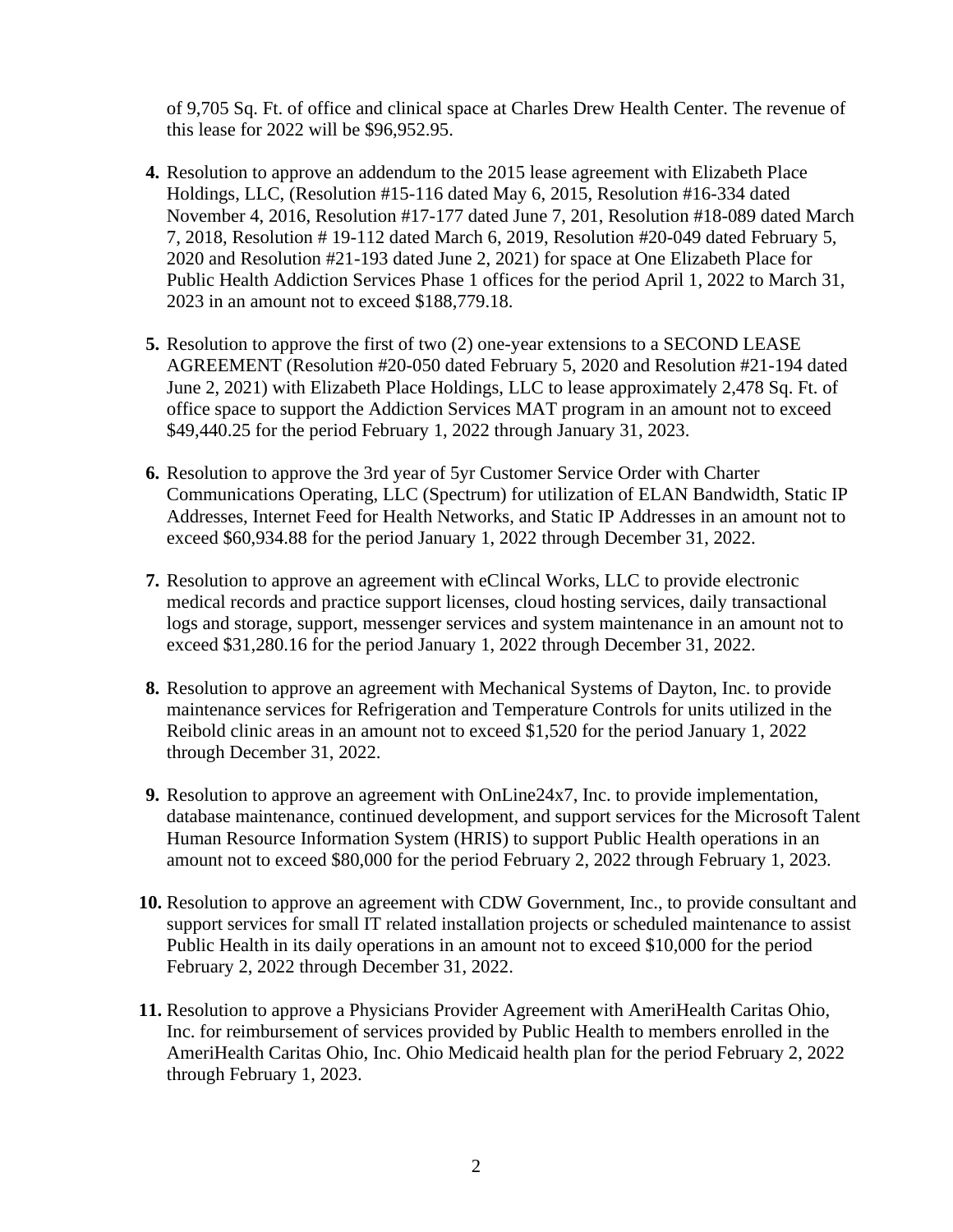- **12.** Resolution to authorize Montgomery County to pay by warrant the attached invoices.
- **13.** Resolution to approve a revision to the Overtime Policy, Section 220, for inclusion in the Personnel Policy manual.
- **14.** Resolution to approve a revision to the Jury Duty/Witness in Court Policy, Section 340, for inclusion in the Personnel Policy manual.
- **15.** Resolution to abolish the Weekend Travel Policy, Section 420, from the Personnel Policy manual. Policy incorporated into Overtime Policy, Section 220.
- **16.** Resolution to approve a revision to the Political Activity Policy, Section 530, for inclusion in the Personnel Policy manual.

### **16. Office of Environmental Health:**

- **1.** Resolution to approve an amendment to the 2022 Environmental Health license fee changes (Resolution #21-408 dated November 3, 2021) revising license fees for the Food Program, Risk, Vending and Temporary categories by emergency measure.
- **2.** Resolution to approve an application to the Ohio EPA for Mosquito Control funding for the 2022 season in an amount not to exceed \$10,000 for the period April 15, 2022 through April 30, 2023.

#### **17. Office of Health Promotion**

- **1.** Resolution to approve an addendum to an agreement with C-3 Group LLC (Resolution #21- 452) to adjust the end date from March 1, 2022 to March 31, 2022 and replace Exhibit "A" attachment with the Smoking Cessation Video Ads Recommendation 12-17-2021 REV.doc reflecting the new end date in an amount not to exceed \$3,000 for the period December 6, through March 31, 2022.
- **2.** Resolution to approve an agreement with C-3 Group LLC to create a YouTube targeted social media campaign regarding smoking cessation to reach teens in Montgomery County to help them to quit smoking in an amount not to exceed \$3,000 for the period February 2, 2022 through April 30, 2022.
- **3.** Resolution to approve an addendum to an agreement with the Ohio Department of Health (Resolution #021-376, dated October 6, 2021) providing a change request for staffing to remove the name of a Public Health employee who resigned and has left the Help Me Grow Home Visiting Program.
- **4.** Resolution to approve an agreement with Maliya Currington to provide contracted services as a Minority Health Specialist with the Local Office on Minority Health in an amount not to exceed \$43,680 for the period February 2, 2022 through December 23, 2022.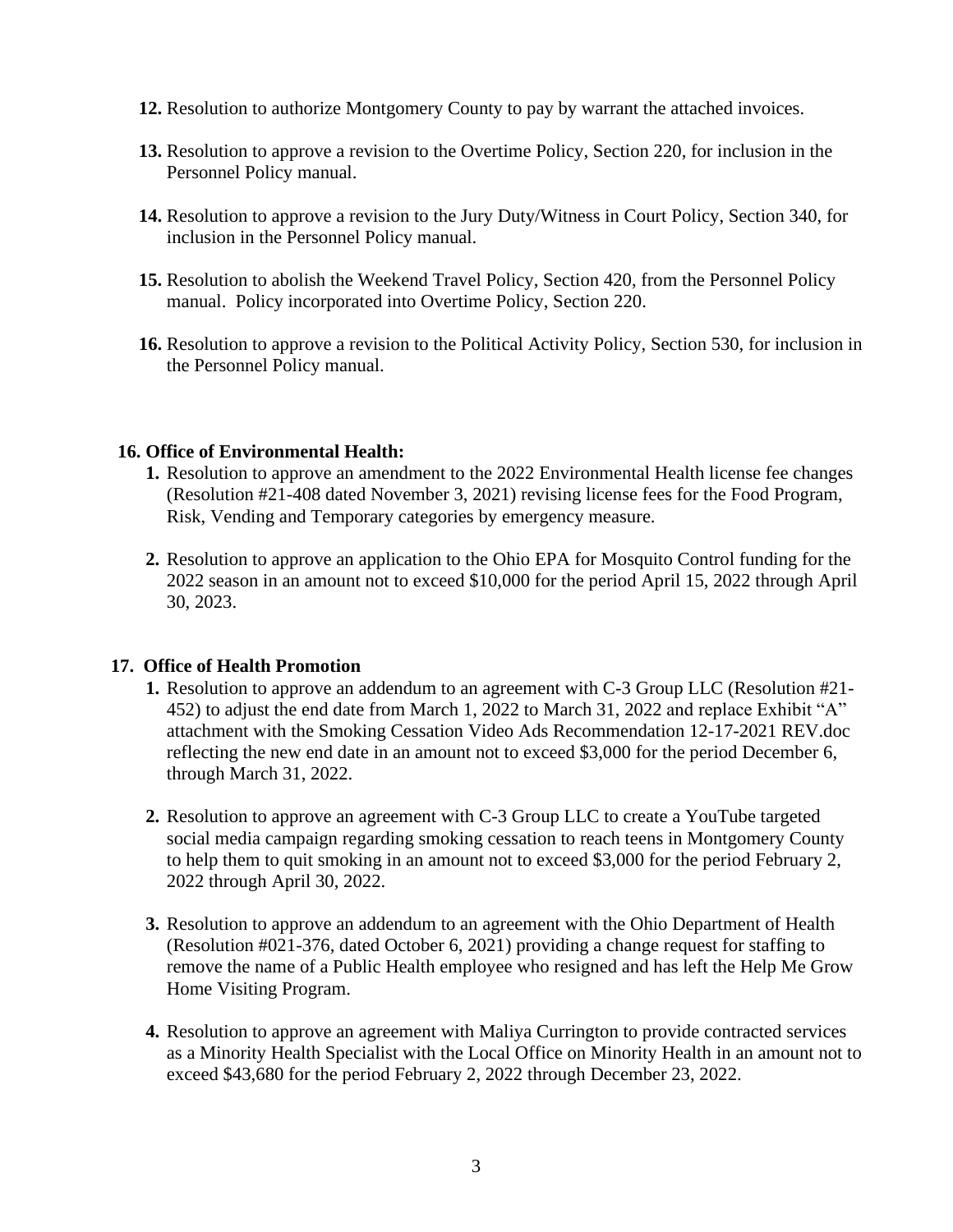- **5.** Resolution to approve an agreement with Megan McKarns to provide contracted services as a Minority Health Specialist with the Local Office on Minority Health in an amount not to exceed \$43,680 for the period February 2, 2022 through December 23, 2022.
- **6.** Resolution to approve an agreement with Antar Tichavakunda to serve the Local Office on Minority Health as Educational Speaker for a Virtual Webinar on the book, "Black Campus Life: The World's Black Students Make at a Historically White Institution" with a focus on "Education access and quality" as a social determinant of health as it specifically relates to Black identity and the African American experience. Public Health shall pay Antar Tichavankunda an amount not to exceed \$1,250 for the virtual webinar to take place on February 24, 2022 via Zoom Video Communications.
- **7.** Resolution to approve an agreement with Pelagiya Nikuze to provide ten (10) hours of weekly canvassing and outreach in local zip-codes showing low vaccination rates. Nikuze will provide education to refugee/immigrant/migrant community members on the dangers of COVID-19 and the benefits of the COVID-19 vaccination. Nikuze will disseminate education materials and inform the affected community with all available vaccination opportunities. Public Health shall pay an amount not to exceed \$6,000 for the period February 2, 2022 through July 31, 2022.
- **8.** Resolution to approve an agreement with Esperance Ntwayingabo to provide ten (10) hours of weekly canvassing and outreach in local zip-codes showing low vaccination rates. Ntwayingabo will provide education to refugee/immigrant/migrant community members on the dangers of COVID-19 and the benefits of the COVID-19 vaccination. Ntwayingabo will disseminate education materials and inform the affected community with all available vaccination opportunities. Public Health shall pay an amount not to exceed \$6,000 for the period February 2, 2022 through July 31, 2022.
- **9.** Resolution to approve an agreement with Mathieu Rekeraho to provide ten (10) hours of weekly canvassing and outreach in local zip-codes showing low vaccination rates. Rekeraho will provide education to refugee/immigrant/migrant community members on the dangers of COVID-19 and the benefits of the COVID-19 vaccination. Rekeraho will disseminate education materials and inform the affected community with all available vaccination opportunities. Public Health shall pay an amount not to exceed \$6,000 for the period February 2, 2022 through July 31, 2022.
- **10.** Resolution to accept an additional award from the Ohio Department of Health for the Disparities in Maternal Health Community Grant Program in an amount not to exceed \$67,801.44 for the period October 1, 2021 through September 29, 2022 for a total amount awarded for this grant of \$122,801.44.

## **18. Office of Health Services:**

**1.** Resolution to approve an agreement with the Clark County Combined Health District to perform activities supporting the Ohio HIV Prevention Statewide Initiative within Clark County, Ohio in an amount not to exceed \$64,000 for the period February 2, 2022 through December 31, 2022.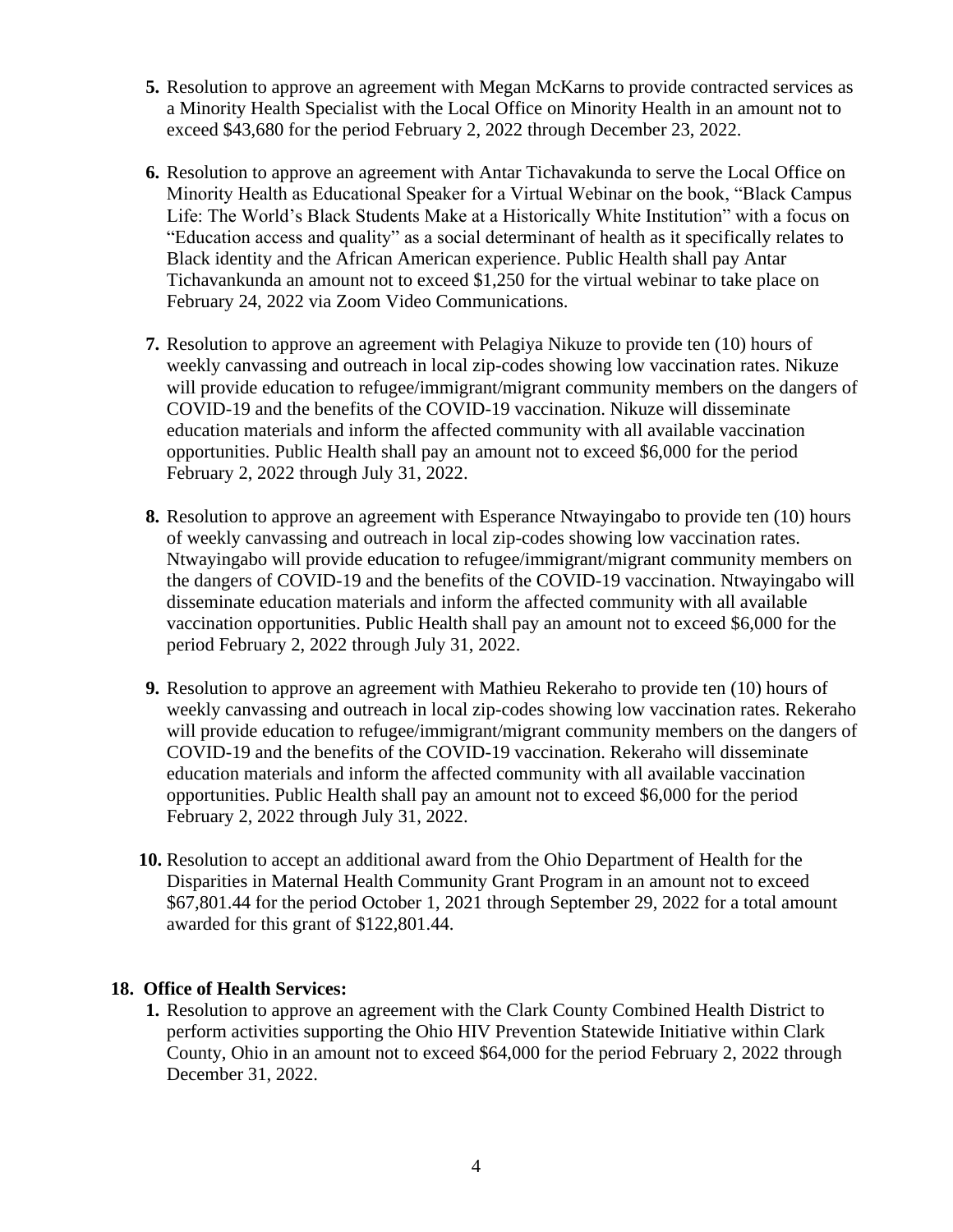- **2.** Resolution to approve an agreement with the Darke County General Health District to perform activities supporting the Ohio HIV Prevention Statewide Initiative within Darke County, Ohio in an amount not to exceed \$1,500 for the period February 2, 2022 through December 31, 2022.
- **3.** Resolution to approve an agreement with the Greene County Combined Health District to perform activities supporting the Ohio HIV Prevention Statewide Initiative within Greene County, Ohio in an amount not to exceed \$42,500 for the period February 2, 2022 through December 31, 2022.
- **4.** Resolution to approve an agreement with Miami County Public Health to perform activities supporting the Ohio HIV Prevention Statewide Initiative within Miami County, Ohio in an amount not to exceed \$6,000 for the period February 2, 2022 through December 31, 2022.
- **5.** Resolution to approve an agreement with Preble County Public Health to perform activities supporting the Ohio HIV Prevention Statewide Initiative within Preble County, Ohio in an amount not to exceed \$6,000 for the period February 2, 2022 through December 31, 2022.
- **6.** Resolution to approve an agreement with Ascend Innovations to maintain a direct data feed from the hospitals Health Information Exchange to create a real time referral and linkage system to Public Health's Addiction Services Recovery Outreach team for patient information in an amount not to exceed \$40,000 for the period February 2, 2022 through February 1, 2023.
- **7.** Resolution to approve an agreement with SHC Services, Inc. dba Supplemental Health Care to provide qualified health care and behavior care personnel to assist Public Health in its daily operations in an amount not to exceed \$841, 249.34 for the period January 1, 2022 through December 31, 2022.
- **8.** Resolution to approve the first year of a three (3) year agreement with TriState Biomedical Solutions LLC to provide periodic maintenance to the X-ray equipment for the Reibold Clinic for the period December 1, 2021 through November 31, 2024. For the period December 1, 2021 through November 31, 2022, the not to exceed cost shall be \$1,800.
- **9.** Resolution to approve the first year of a three (3) year agreement with TriState Biomedical Solutions LLC to provide cloud storage services for Public Health x-ray files for the period December 13, 2021, through December 12, 2024. For the period December 13, 2021 through December 12, 2022, the not to exceed cost will be \$10,800.
- **10.** Resolution to approve an agreement with the Montgomery County Alcohol, Drug Addiction and Mental Health Services Board (ADAMHS) for AoD screening, assessment and treatment and medically assisted treatment services in an amount not to exceed \$291,475 for the period January 1, 2022 through December 31, 2022.
- **11.** Resolution to approve a Memorandum of Understanding (MOU) with the Montgomery County Alcohol, Drug Addiction and Mental Health Services Board (ADAMHS) for Medically Assisted Treatment (MAT) services in an amount not to exceed \$10,000 for the period July 1, 2021 through June 30, 2022.